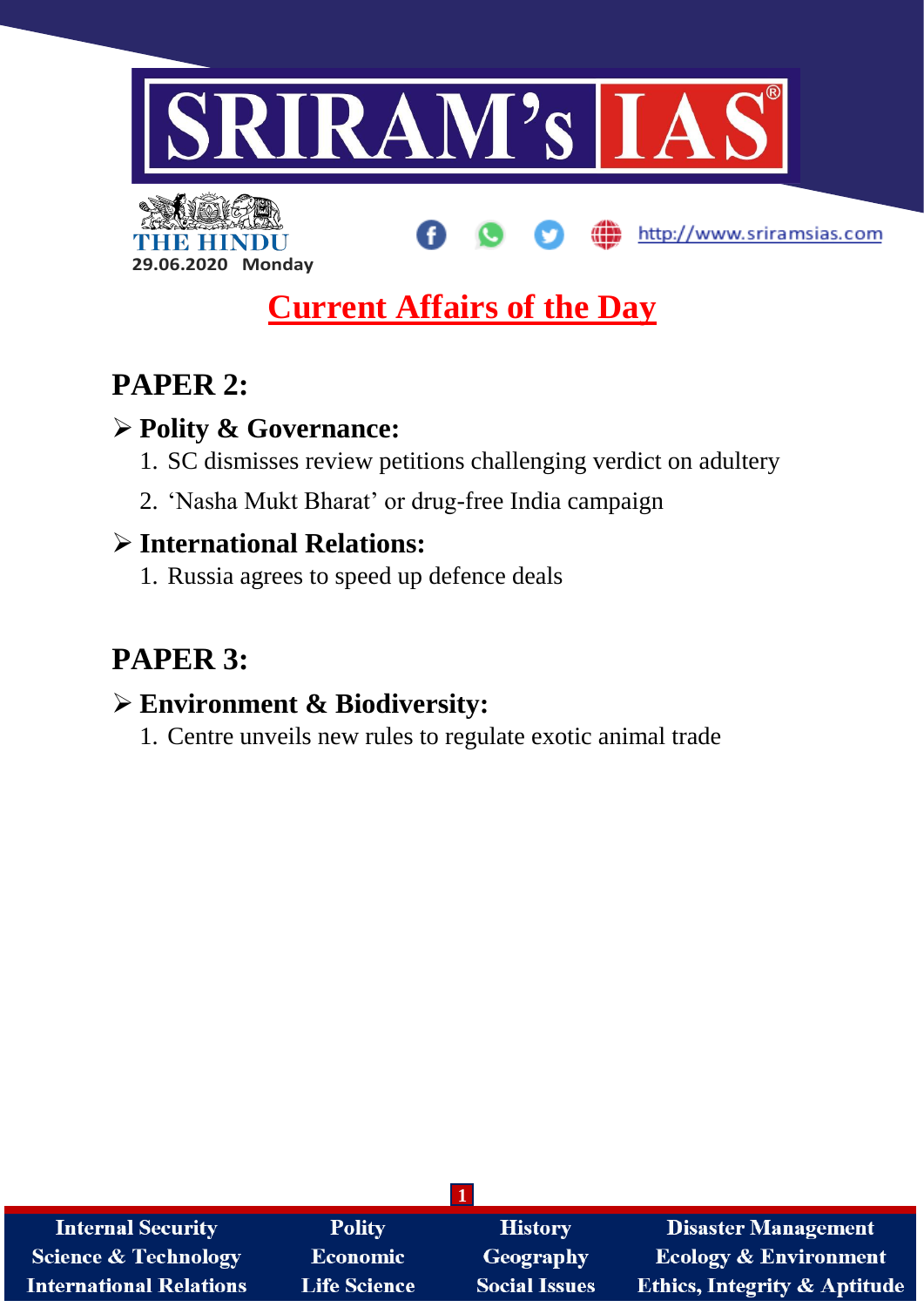

#### **Key Points:**

- $\triangleright$  Russia has agreed to quickly address some urgent defence requirements sought by India and this was discussed during the recent trip of Defence Minister Rajnath Singh.
- The long-pending deals for **AK-203 assault rifles and Ka-226T light utility helicopters** were also discussed in a review of the entire gamut of defence cooperation.
- $\triangleright$  There is some progress on the AK-203 assault rifle deal which has been held up over pricing.
- $\triangleright$  The deal was for over 7.5 lakh rifles, of which one lakh would be imported and 6.71 lakh rifles manufactured by a joint venture (JV) Indo-Russian Rifles Private Ltd. (IRRPL) at Korwa in Uttar Pradesh.
- $\triangleright$  Several MoUs have already been signed with domestic companies by RH for localising assemblies such as fuselage, blades, radio station and landing gear.
- $\triangleright$  Mr. Singh was on a four-day visit to Moscow from June 21 for the 75th anniversary of the Victory Day Parade, during which he held talks with Russian Deputy Prime Minister Yury Borisov.
- $\triangleright$  The request comes against the backdrop of tensions with China along the Line of Actual Control and the large-scale mobilisation undertaken by the armed forces in response to the massive Chinese build-up.

#### **Significance:**

- $\triangleright$  The deal for 200 Ka-226T utility helicopters remains stuck over the level of indigenisation. To reach the indigenisation percentage as specified by the tender, Russia and India are evaluating the possibility of using Indian aviation materials in the production in India, which will give the programme a new indigenisation angle and also an impetus to the domestic aero industry.
- $\triangleright$  Another significant feature of the project is going to be the transfer to India of a number of crucial helicopter engineering technologies, including the unique coaxial scheme technologies.

| <b>Internal Security</b>        | <b>Polity</b>       | <b>History</b>       | <b>Disaster Management</b>              |
|---------------------------------|---------------------|----------------------|-----------------------------------------|
| <b>Science &amp; Technology</b> | <b>Economic</b>     | Geography            | <b>Ecology &amp; Environment</b>        |
| <b>International Relations</b>  | <b>Life Science</b> | <b>Social Issues</b> | <b>Ethics, Integrity &amp; Aptitude</b> |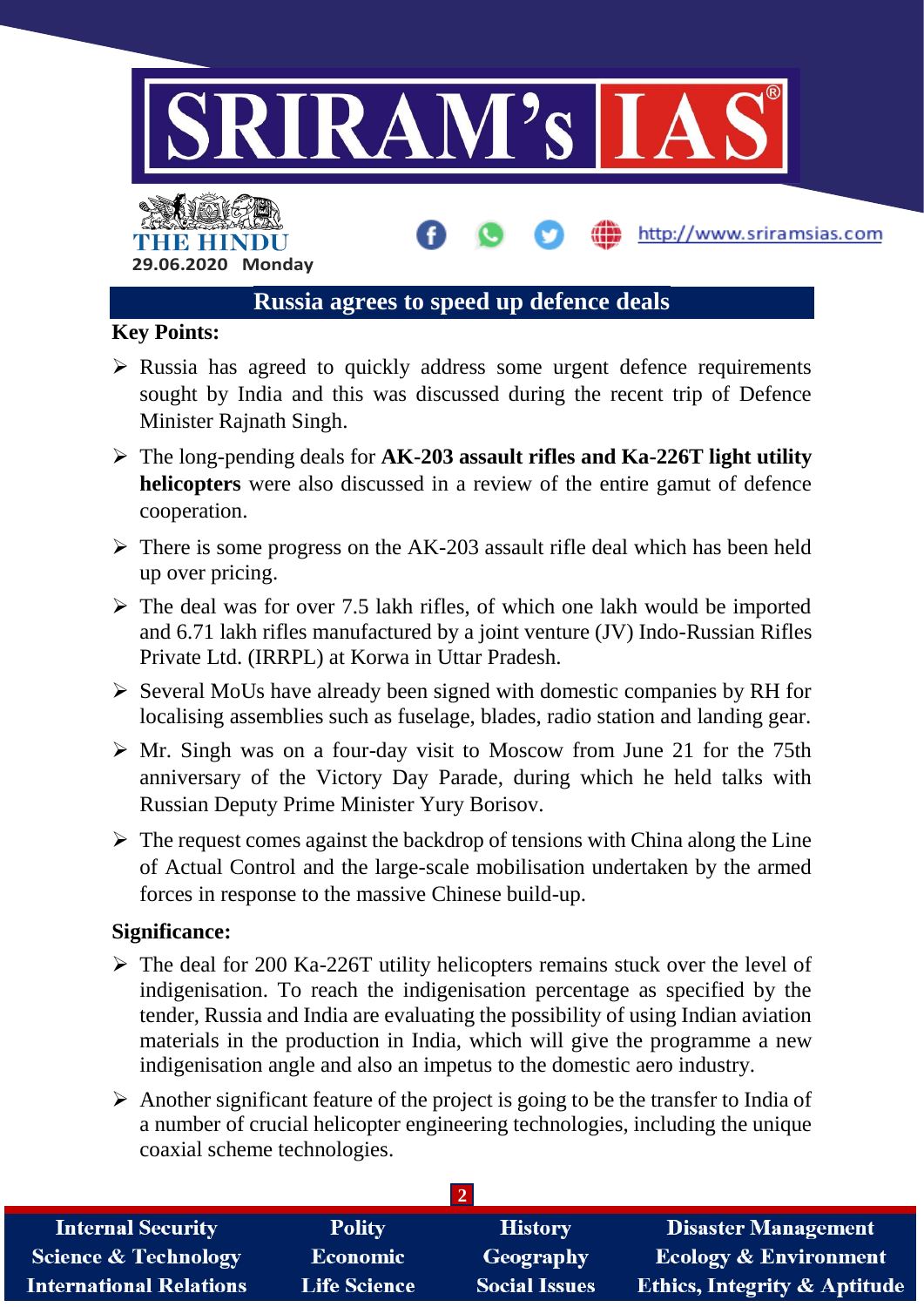

 $\triangleright$  India will have the choice to integrate domestic avionic and weapons. Of the 200 helicopters, 60 will be imported directly and the remaining will be manufactured by a JV between Hindustan Aeronautics Ltd. and the Russian Helicopters (RH).

#### **S-400 by 2021-end:**

 $\triangleright$  However, on the S-400 deal, the sources said the deliveries would start by the end of 2021 as scheduled and it was difficult to accelerate the deal any further.

### **Centre unveils new rules to regulate exotic animal trade**

#### **Key Points:**

- $\triangleright$  The Environment Ministry's wildlife division has introduced new rules to regulate the import and export of 'exotic wildlife species'.
- $\triangleright$  Currently, it is the Directorate-General of Foreign Trade, Ministry of Commerce, that oversees such trade.
- $\triangleright$  Under the new rules, owners and possessors of such animals and birds must also register their stock with the Chief Wildlife Warden of their States.

#### **Select animals:**

- $\triangleright$  Officials of the Wildlife Department will also prepare an inventory of such species and have the right to inspect the facilities of such traders to check if these plants and animals are being housed in salubrious conditions.
- $\triangleright$  Additionally, stockists will have six months to declare their stock.
- $\triangleright$  The advisory, issued earlier this month, also says 'exotic live species' will mean animals named under Appendices I, II and III of the Convention on International Trade in Endangered Species (CITES) of Wild Fauna and Flora.
- It will not include species from the **Schedules of the Wild Life (Protection) Act, 1972.**
- The **CITES** is part of a multilateral treaty that includes plant, animals and birds under varying categories of threat of extinction and which will be jointly protected by members of the International Union for Conservation of Nature. India is a signatory to this.

| <b>Internal Security</b>        | <b>Polity</b>       | <b>History</b>       | <b>Disaster Management</b>              |
|---------------------------------|---------------------|----------------------|-----------------------------------------|
| <b>Science &amp; Technology</b> | <b>Economic</b>     | Geography            | <b>Ecology &amp; Environment</b>        |
| <b>International Relations</b>  | <b>Life Science</b> | <b>Social Issues</b> | <b>Ethics, Integrity &amp; Aptitude</b> |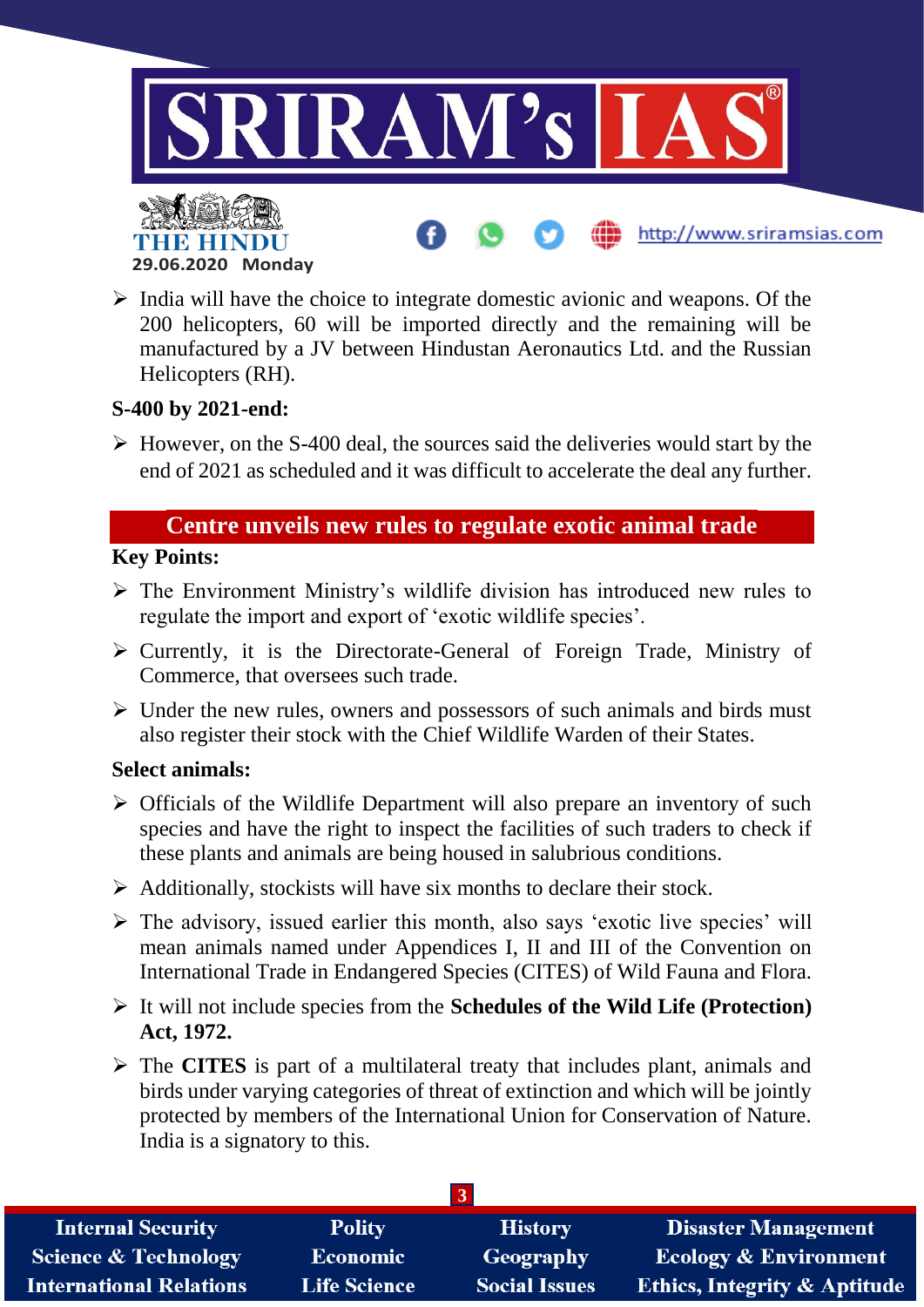

 According to **World Wildlife Crime Report 2016** of the UN, criminals are illegally trading products derived from over 7,000 species of wild animals and plants across the world.

#### **'Global threat'**

- $\triangleright$  In its first global report on the illegal wildlife trade, released last week, the Financial Action Task Force (FATF) described wildlife trafficking as a "global threat", which also has links with other organised crimes such as modern slavery, drug trafficking and arms trade.
- $\triangleright$  The illegal trade is estimated to generate revenues of up to \$23 billion a year.
- $\triangleright$  India continues to battle wildlife crime, with reports suggesting that many times such species are available for trade on online market places.
- $\triangleright$  The Wildlife Crime Control Bureau is an organisation that is tasked with monitoring illegal trade.

## **SC dismisses review petitions challenging verdict on adultery**

#### **Key Points:**

- $\triangleright$  The Supreme Court has refused to review its 2018 judgment which decriminalised adultery.
- A five-judge Review Bench, led by Chief Justice of India Sharad A. Bobde, upheld a September 2018 Constitution Bench which had struck adultery out of the penal statute book.

#### **The original judgment:**

- $\triangleright$  The original judgment was by a Constitution Bench, led by then chief justice Dipak Misra, which found that Section 497 (adultery) of the Indian Penal Code cannot "command" married couples to remain loyal to each other for the fear of penal punishment.
- $\triangleright$  Two individuals may part if one cheats, but to attach criminality to infidelity is going too far, Justice Misra had observed in his separate opinion.
- $\triangleright$  The court had reasoned that there was no data whatsoever to support claims that abolition of adultery as a crime would result in "chaos in sexual morality" or an increase of divorce.

| <b>Internal Security</b>        | <b>Polity</b>       | <b>History</b>       | <b>Disaster Management</b>              |
|---------------------------------|---------------------|----------------------|-----------------------------------------|
| <b>Science &amp; Technology</b> | <b>Economic</b>     | Geography            | <b>Ecology &amp; Environment</b>        |
| <b>International Relations</b>  | <b>Life Science</b> | <b>Social Issues</b> | <b>Ethics, Integrity &amp; Aptitude</b> |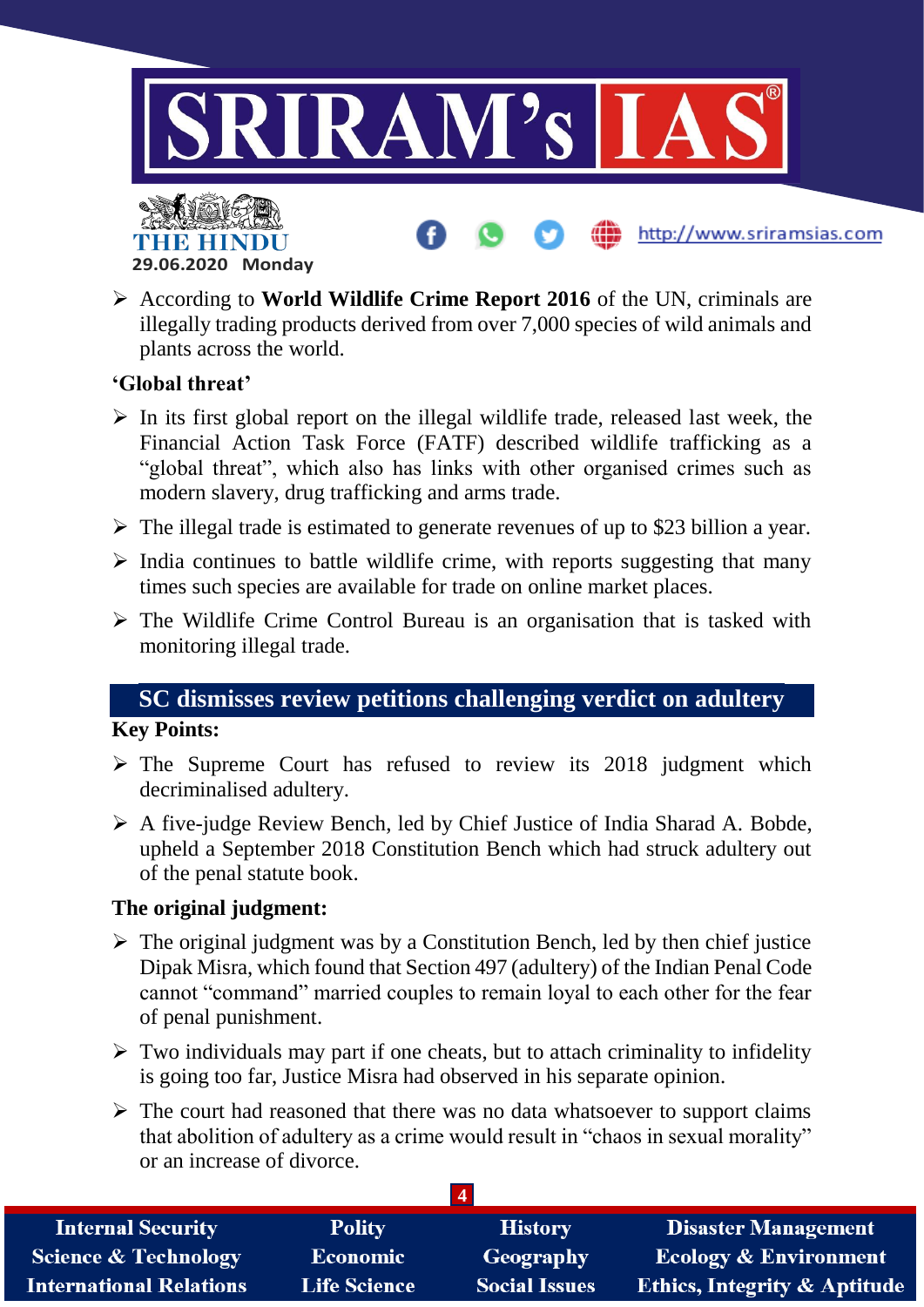

http://www.sriramsias.com



- $\triangleright$  Section 497 treats a married woman as the commodity of her husband, the Bench had held.
- $\triangleright$  Adultery is not a crime if the cuckolded husband connives or consents to his wife's extra-marital affair. Section 497 treats a married woman as her husband's "chattel".

## **'Nasha Mukt Bharat' or drug-free India campaign**

- **26th June** International Day Against Drug Abuse and Illicit Trafficking
- **Ministry of Social Justice and Empowerment** launched drug-free India campaign – 'Nasha Mukt Bharat'.
- Annual anti-drug action plan (2020-21) would focus on **272 most affected districts** and launch a three-pronged attack combining efforts of Narcotics Bureau, Outreach/Awareness by Social Justice and Treatment through the Health Dept.

#### **Aim/Objectives:**

- $\triangleright$  It will focus on institutional support and also on community outreach programmes in the districts identified by Narcotics Control Bureau.
- $\triangleright$  Change in the strategy against drugs from institutional level to level of society.
- $\triangleright$  It will launch campaigns in schools and colleges to prevent drug abuse among youth.

### **Integrated Rehabilitation Centre for Addicts (IRCAs):**

- $\triangleright$  It is funded by the Ministry of Social Justice and Empowerment.
- $\triangleright$  It provides composite/ integrated services for the rehabilitation of the substance dependent person.
- $\triangleright$  IRCA is responsible for preventive education and awareness generation which target groups (vulnerable and at risk groups) in their neighborhood.
- $\triangleright$  IRCA envisages total recovery of the addicted person leading to his socio economic rehabilitation through an appropriate combination of individual counseling.

| <b>Internal Security</b>        | <b>Polity</b>       | <b>History</b>       | <b>Disaster Management</b>              |
|---------------------------------|---------------------|----------------------|-----------------------------------------|
| <b>Science &amp; Technology</b> | <b>Economic</b>     | Geography            | <b>Ecology &amp; Environment</b>        |
| <b>International Relations</b>  | <b>Life Science</b> | <b>Social Issues</b> | <b>Ethics, Integrity &amp; Aptitude</b> |